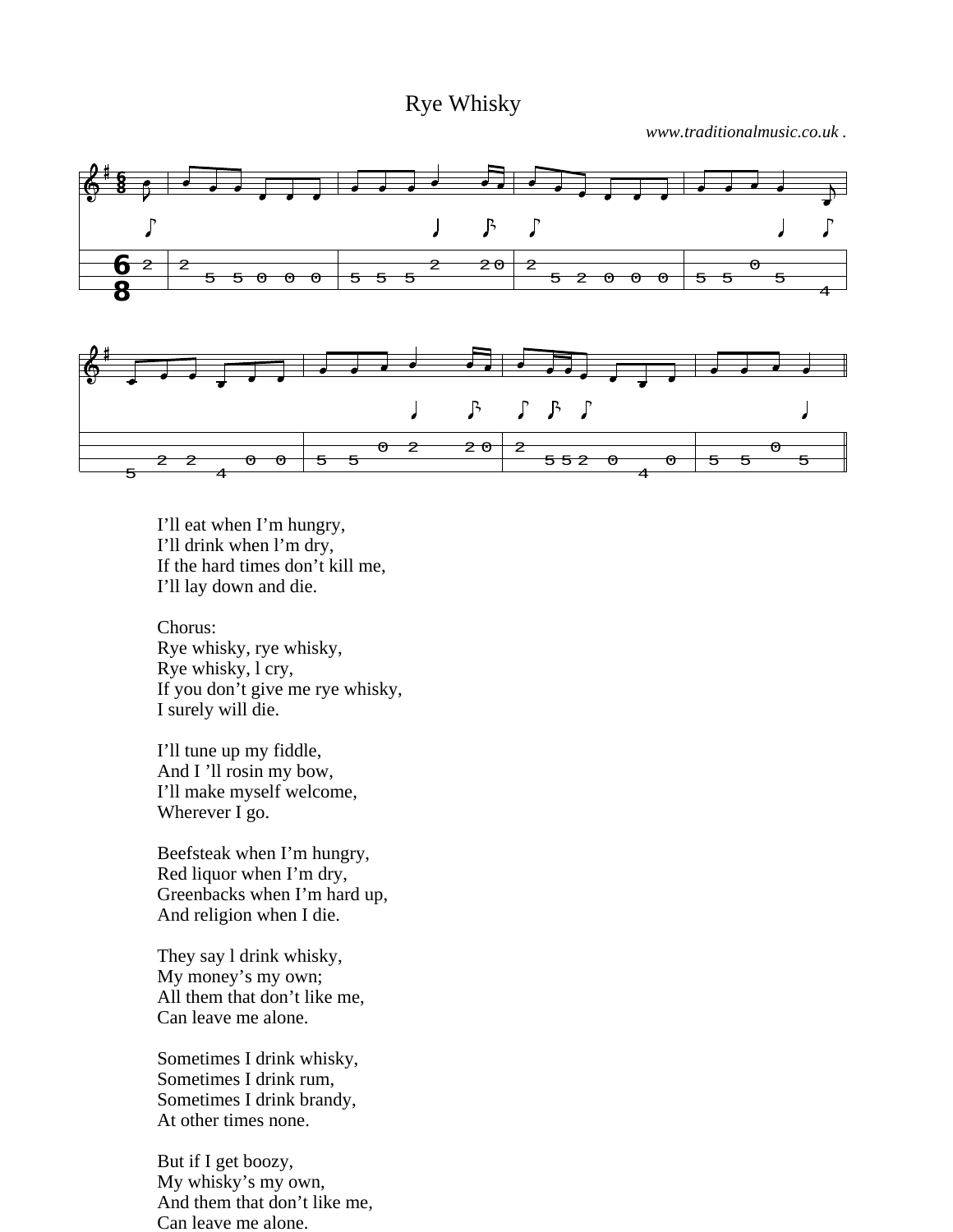Jack o' diamonds, jack o' diamonds, I know you of old, You've robbed my poor pockets Of silver and gold.

Oh, whisky, you villain, You've been my downfall, You've kicked me, you've cuffed me, But I love you for all.

If the ocean was whisky, And I was a duck, I'd dive to the bottom To get one sweet suck.

But the ocean ain't whisky And I ain't a duck, So we'll round up the cattle And then we'll get drunk.

My foot's in my stirrup, My bridle's in my hand, I'm leaving sweet Lillie, The fairest in the land.

Her parents don't like me, They say I'm too poor; They say I'm unworthy To enter her door.

Sweet milk when l'm hungry, Rye whisky when I'm dry, If a tree don't fall on me, I'll live till I die.

I'll buy my own whisky, I'll make my own stew, If I get drunk, madam, It's nothing to you.

I'll drink my own whisky, I'll drink my own wine, Some ten thousand bottles I've killed in my time.

I've no wife to quarrel No babies to bawl; The best way of living Is no wife at all.

Way up on Clinch Mountain I wander alone, I'm as drunk as the devil, Oh, let me alone.